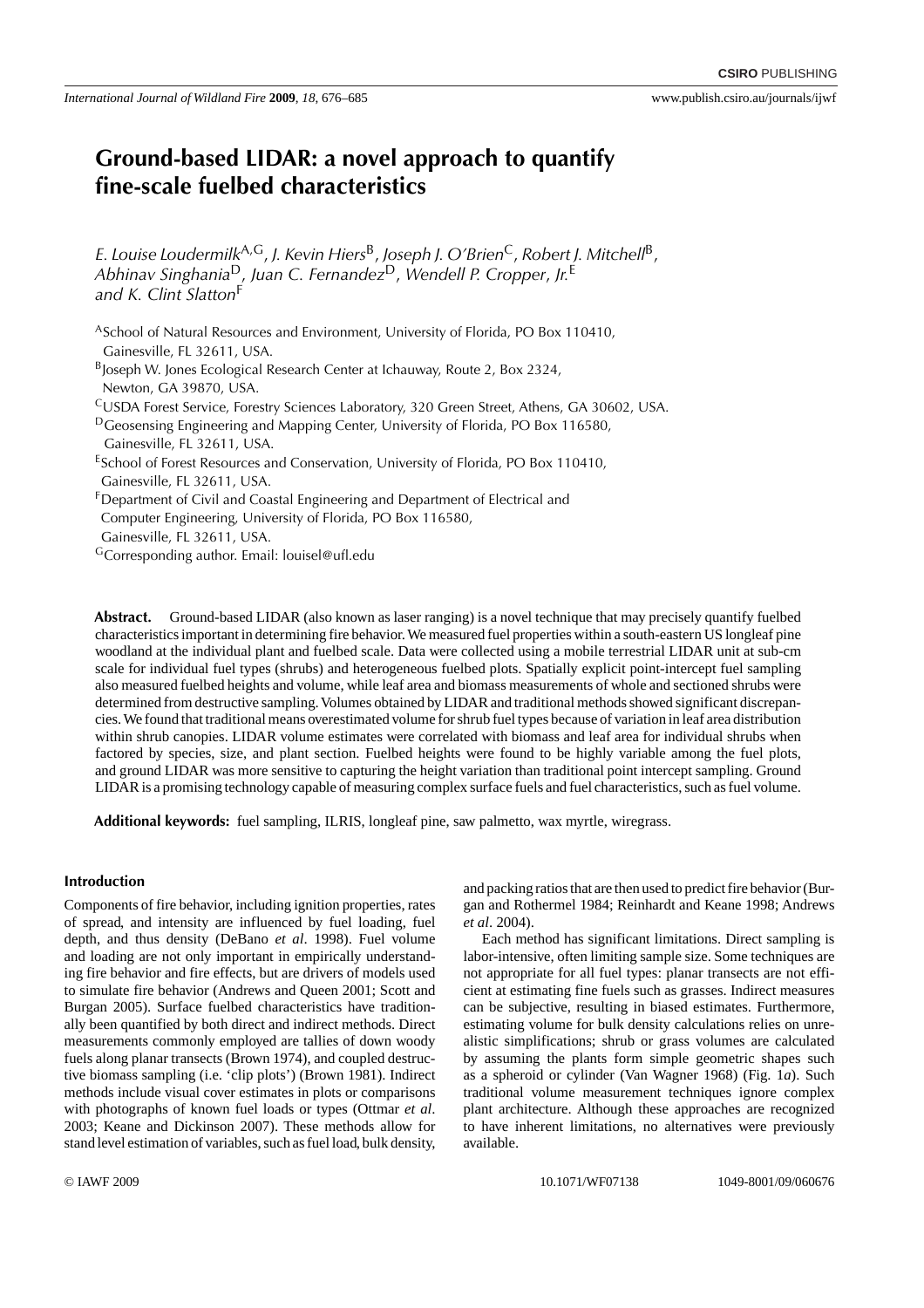

**Fig. 1.** Output 3-D point-clouds from the ground LIDAR system for: (*a*) an individual saw palmetto shrub, and (*b*)a4 × 4-m plot in a longleaf pine savanna fuelbed (max fuelbed height in plot: 2 m). Note that fuel volume of a plant is commonly measured by assuming a cylindrical or spheroid geometry (*a*).

Recent advances in laser ranging, or LIDAR, technologies have enabled the successful measurement of complex structures in the field with both high accuracy and precision (Hopkinson *et al*. 2004). LIDAR has been typically used in forestry for largescale remote sensing of forest canopy structures, estimating tree height distributions, canopy bulk density, and leaf area (Nelson *et al*. 1988; Lefsky *et al*. 1999; Drake andWeishampel 2000; Hall *et al*. 2005; Roberts *et al*. 2005; Lee *et al*. 2009). These airborne LIDAR approaches have been unsuited, however, in measuring understorey vegetation, primarily because of the obstruction from the forest canopy and a horizontal resolution limited to the few-decimetre scale. Modern ground-based LIDAR systems now have some of the strengths of airborne systems (in particular laser pulse rates of a few thousand Hz or more that enable high-resolution sampling), but they can attain subcentimetre resolution and be positioned under the canopy to reduce the shadowing effects of overstorey trees (Slatton *et al*. 2004). The high-density three-dimensional (3-D) point data (more than 10 000 points per m2) obtained from such systems provide the precision needed to characterize fuelbeds, particularly by quantifying fuel height distributions and thus fuel volumes.

One system in particular, the Mobile Terrestrial Laser Scanner (MTLS), is a static, stop-and-scan laser scanner that covers a limited area, but captures data at the sub-cm level. The MTLS consists of Optech's ILRIS  $3<sub>6</sub>D$  (Intelligent Laser Ranging and Imaging System) (Vaughan, Ontario, Canada) ground-based laser scanner (Lichti *et al*. 2002; Fröhlich and Mettenleiter 2004), which was mounted on a lift atop a mobile platform  $(4 \times 4$  truck) by the National Center for Airborne Laser Mapping (NCALM) at the University of Florida. The MTLS is versatile in capturing details about the terrain at multiple angles.The ability to vary the LIDAR height and pointing angle using the MTLS allows significant reduction in shadowing effects that may be found when using a LIDAR system on a tripod.

Although ground-based LIDAR (also called terrestrial LIDAR) is a relatively new technique, there are several good examples of forestry applications. Accurate tree and canopy metrics (e.g. timber volume, tree height and diameter, gap fraction) have been successfully estimated using tripod-mounted terrestrial LIDAR systems (Hopkinson *et al*. 2004; Watt and Donoghue 2005; Henning and Radtke 2006). Fine-scale leaf area (Lovell *et al*. 2003; Tanaka *et al*. 2004) and gap fraction (Danson *et al*. 2007) estimates of tree canopies have been correlated with that of hemispherical photographs. Small individual trees were intensely measured using a voxel-based approach to determine leaf area density at the mm<sup>3</sup> scale (Hosoi and Omasa 2006). Ground-based LIDAR has also been used to understand the impacts of instrument positioning on shadowing effects that influence tree canopy measurements (Van der Zande *et al*. 2006). Although most terrestrial LIDAR systems used in forestry are stationary, a portable LIDAR system has been developed to record 1-m scale canopy measurements while moving through a forest (Parker *et al*. 2004). To our knowledge, ground-based systems have yet to be reported as a means of surface fuel characterization.

The objective of the present manuscript is to describe a ground-based LIDAR approach to measure fuel volume and loading. We first used LIDAR to measure individual shrubs of two common species with contrasting life-forms found in pine flatwoods of the south-eastern US coastal plain. Specifically, we tested the hypothesis that LIDAR volumes would be significantly less than those obtained from traditional means. We also determined if LIDAR volume measurements were correlated with mass and leaf area. We examined LIDAR characterization of complex fuelbeds, composed of many species of shrubs and herbaceous plants in the field. We compared how LIDAR measurements of fuelbed heterogeneity differed from traditional point intercept measures.

#### **Methods**

#### *Ground LIDAR instrumentation*

The ILRIS ground-based LIDAR system uses a 1535-nm wavelength (near-infrared) laser with a pulse frequency of 2000 Hz (or points per second), recording first or last returns of each laser pulse (user-defined). The maximum field of view is 40◦ in both horizontal and vertical planes, although smaller fields of view can be specified for a given scan. It can register laser returns from as little as 5 m away and out to a distance of 1500 m (at 80% target reflectivity). The particular ILRIS used in the current work has a pan-tilt base on the MTLS, which allows for a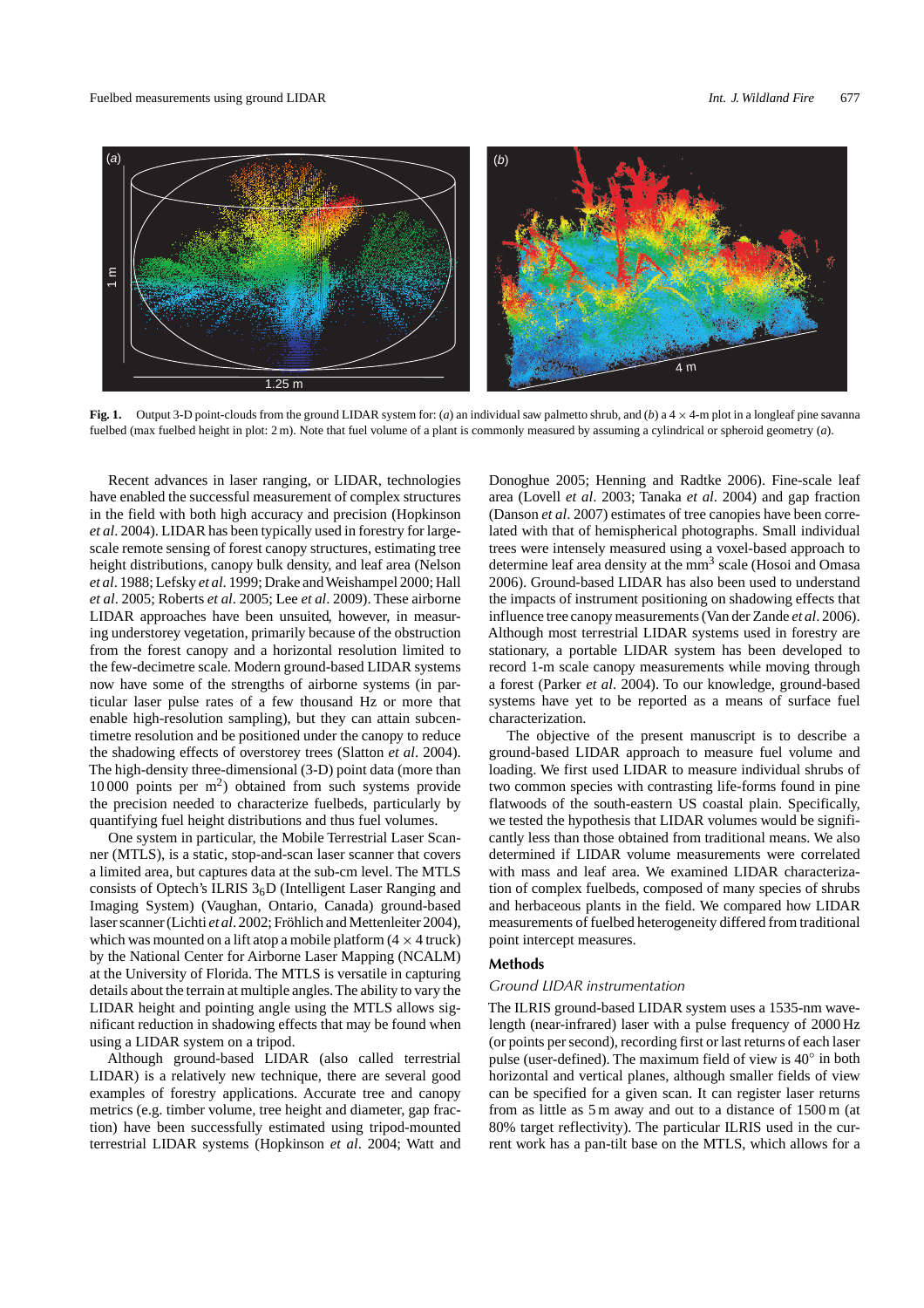#### **Table 1. Manufacturer specifications of the ground-LIDAR instrument (Optech's ILRIS 36D) used in the present research**

Note that the beam divergence value corresponds to a circular footprint diameter of 4 mm at an average range of 25 m. IFOV, Instantaneous Field of View; Aux FOV, Auxiliary Field of View, which refers to the range of motion of the tilt and pan mounting for the LIDAR sensor. Texture refers to the radiometric values, which include a relative intensity of the return laser pulse and multispectral (red, green, blue – RGB) values from a co-mounted digital camera

| Specification type                                                | Specification value                                                                     |
|-------------------------------------------------------------------|-----------------------------------------------------------------------------------------|
| Range (m)                                                         | 3-1500 at 80% reflectance; 3-800<br>at $20\%$ reflectance; $3-350$<br>at 4% reflectance |
| Range resolution (mm)                                             | 4                                                                                       |
| Azimuth, elevation resolution $(°)$                               | 0.00115                                                                                 |
| IFOV (vertical $\degree$ x horizontal $\degree$ )                 | $40 \times 40$                                                                          |
| Aux FOV (vertical <sup>o</sup> $\times$ horizontal <sup>o</sup> ) | $-20$ to 90 $\times$ 360                                                                |
| Laser type or color                                               | <b>Infrared</b>                                                                         |
| Laser wavelength (nm)                                             | 1500                                                                                    |
| Scan rate (points per s or Hz)                                    | 2000                                                                                    |
| Beam divergence $(°)$                                             | 0.00974                                                                                 |
| <b>Texture</b>                                                    | Intensity and RGB                                                                       |
| Weight (kg)                                                       | 12                                                                                      |
| Dimensions $(L \times W \times H)$ (cm)                           | $32 \times 32 \times 22$                                                                |
| Power supply                                                      | 24 V DC                                                                                 |
| Power consumption (W)                                             | 75                                                                                      |

360 $\degree$  rotation in the horizontal plane and roughly  $\pm 40\degree$  in the vertical plane. ILRIS specifications are summarized in Table 1. The lift on the MTLS provides for a vertical adjustment of the scanner up to a height of ∼9 m. Recording laser data from multiple positions around the target clearly will reduce information lost from shadowing effects, but an efficient imaging geometry is desired to minimize the number of scans required to sample each plot. The ability to adjust the instrument vertically and horizontally to the extent offered by the MTLS allows the user to achieve advantageous scan positions and orientations in spite of constraints posed by the terrain or nearby occluding trees, which is essential to measuring precise fine-scale attributes of intricate plant structures (Hosoi and Omasa 2006).

Point spacing in LIDAR point clouds will vary locally depending on the range from the laser to objects in the field of view and on the angular spacing of laser shots. For the ILRIS sensor, the pulse rate is fixed at 2000 Hz. So it is the angular separation of laser pulses that is used to achieve a desired point density, which is input via the ILRIS Controller software. To achieve this, the ILRIS pre-scans the user-specified field of view at a coarse resolution and acquires an average range. The user then enters a desired linear point spacing into the ILRIS Controller software. This spacing corresponds to the average linear separation between points on a hypothetical plane segment that spans the user-specified field of view, is located at the mean range, and is orthogonal to the sensor's boresight. Given this separation distance and the mean range, the necessary angular shot spacing is automatically calculated by the ILRIS Controller software. Under typical operating conditions, the linear point spacing is chosen to be anywhere from a few cm to 1 mm. High point densities come at the cost of increased memory to hold

the data and increased time to complete the scan. For example, a  $20\degree \times 20\degree$  field of view centered at boresight with a mean range of 15 m and user-specified linear point spacing of 5 mm will yield an angular separation of 0.0189◦, require roughly 9 min to complete, and result in just over 1.1 million points.

The ILRIS collects: (1) *x*, *y*, *z* coordinate values with respect to the position of the laser sensor; (2) intensity values of the return; and (3) true color (RGB – red, green, blue) values for each point obtained from an integrated and calibrated digital camera within the instrument. A more complete description of the technology can be found in Fröhlich and Mettenleiter (2004) and Lichti *et al*. (2002). Once an area is sampled by two or more scans, the point clouds from each scan are merged into a common coordinate frame using software that can accommodate 3-D spatial data (see *Data processing and analysis*). Inside the software environment, the subset of the point cloud that covers the region of interest can be isolated and the remaining points cropped out to minimize the computational burden and obtain statistics representative of the precise region of interest.

### *Individual shrub assessment*

In May 2007, we collected ground-LIDAR measurements for two common south-eastern US shrub species: saw palmetto (*Serenoa repens*) and wax myrtle (*Myrica cerifera*). These species are highly flammable and important wildland fuels (Wade *et al*. 1989). Using the ILRIS, we scanned 12 individually potted shrubs in two size classes (i.e. 0.5 and 1 m in height, six for each species) within an enclosed building at the University of Florida. This provided an ideal setting for laser-scanning with flat ground and minimal wind disturbance. Six plants were scanned at a time, using reference targets for subsequent LIDAR data processing (see *Field plot data collection*).Three scans were taken per set of plants (six scans total). After LIDAR acquisition, volume was recorded using traditional field methods, by calculating geometric (cylinder and spheroid) volumes using height and diameter measurements. To more fully analyze the structural variation, we cut the shrubs into three equally spaced vertical sections (or thirds) and measured leaf area using a LI-COR leaf area analyser for each section (LI-COR Biotechnology, Lincoln, NE). Biomass was dried and weighed for each section.The shrub LIDAR point clouds were also divided into thirds for volume estimation (see *Data processing and analysis*) to compare with the biomass and leaf area measurements.

## *Field assessment of complex fuelbeds*

## *Research site: Ichauway Reserve*

The in-field portion of the research was performed at Ichauway, an 11 000-ha reserve of the Jones Ecological Research Center in south-western Georgia, USA. Ichauway is located within the Plains and Wiregrass Plains subsections of the Lower Coastal Plain and Flatwoods section (McNab and Avers 1994). Ichauway has an extensive tract of second-growth longleaf pine and has been managed with low-intensity, dormant-season prescribed fires for at least 70 years, at a frequency of 1 to 3 years. The understorey of the study area is primarily composed of wiregrass (*Aristida stricta*), many forb and prairie grass species, as well as interdispersed hardwood shrubs (e.g. *Diospyros* spp., *Prunus* spp., *Quercus* spp., *Sassafras albidum*). With frequent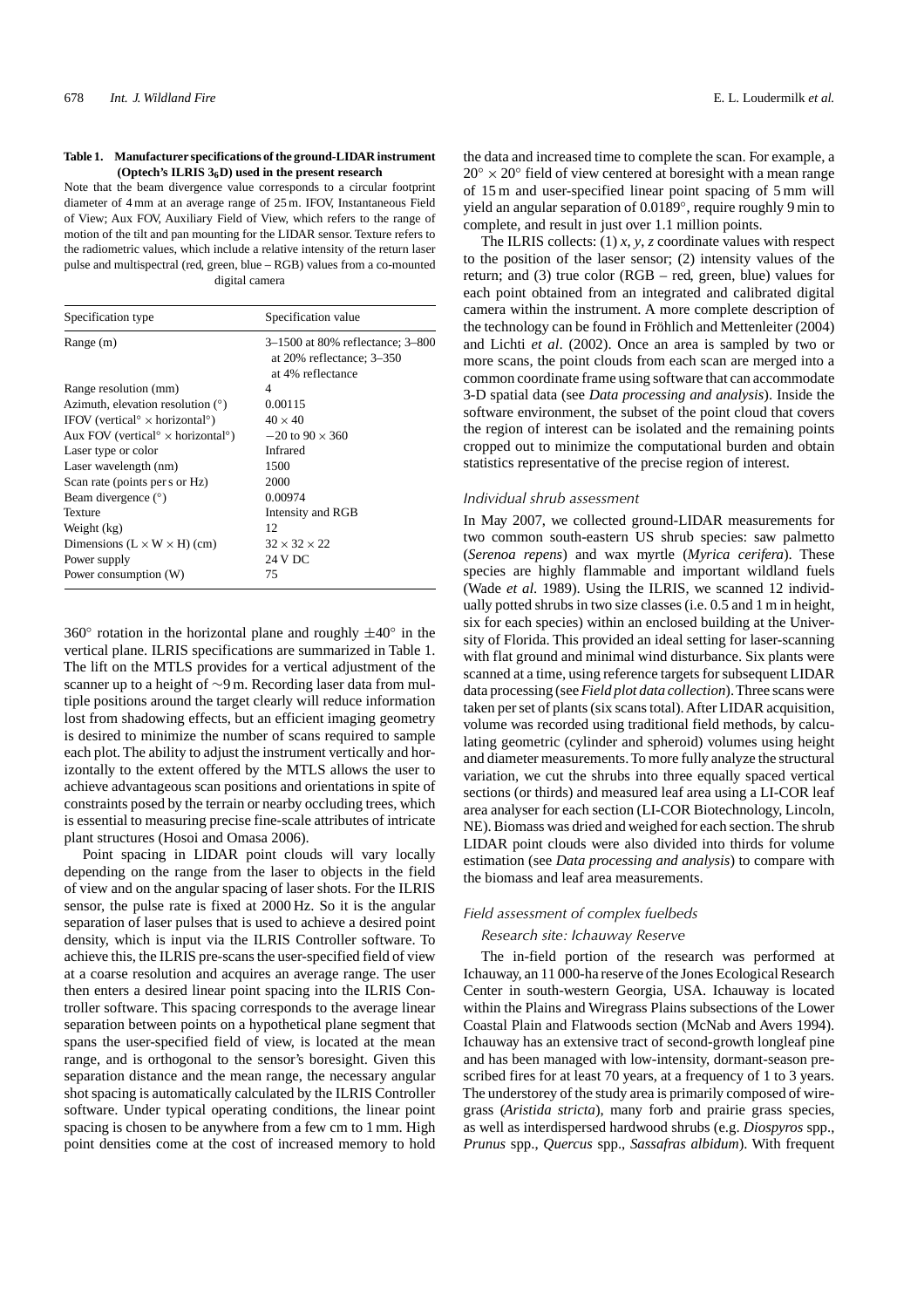fires, hardwoods are generally maintained at shrub size, occasionally reaching mature size. The specific study area had not burned for 1 year.

### *Field plot data collection*

In spring 2007, a total of 26 georeferenced  $4 \times 4$ -m plots were established to measure fuelbed characteristics. The  $4 \times 4$ -m area was chosen because it was large enough to capture heterogeneity at submetre scales, but small enough to support intensive sampling with minimal impact to the vegetation. A ladder was suspended horizontally across the plot to sample the interior with minimal disturbance to the vegetation. Spatially explicit point-intercept (PI) fuel data (169 samples, 0.33-m grid spacing) were recorded using a 5-mm graduated dowel within each plot. Only vegetation in physical contact with the dowel was measured. At each PI sample point, maximum fuelbed and litter depth (or height), as well as presence or absence of fuel and vegetation types were recorded. The georeferencing and sampling intensity were used to capture the spatial variation of the fuelbed found within this small  $(16 \text{ m}^2)$  area and to relate to the subcentimetre-scale 3-D laser data collected from the ground-based LIDAR.

Within 2 weeks of field data collection, the MTLS collected ground-LIDAR data on all 26 plots. Prior to laser data collection, reference targets (consisting of a Styrofoam ball on top of a metal rod, 0.5–1 m high) were placed at all four corners of the plot. A double reference target (two Styrofoam balls on one metal rod) was used at the north-west corner of each plot to orient the plot for data processing. The MTLS was restricted to mapped roads and trails, as well as a buffer of 5 m around each plot, to reduce vegetation disturbance.The ILRIS was lifted to a height of 7 m to capture a more aerial view of the plot to reduce shadowing effects and positioned to avoid tree bole or canopy obstruction. The ILRIS was set to a downward angle tilt of 25◦ from horizontal. A true-color digital photograph was taken by the ILRIS for each plot, and used in the field to delineate the precise field of view for each scan. First-return laser pulses were recorded with an input mean point spacing of 5 mm. Two scans were taken of each plot, from opposite sides, to mitigate shadowing effects and ensure more accurate and complete subcentimetre-scale data for fuel plots. These two scans were merged in the processing stage to a single 3-D point cloud dataset. Data collection with the MTLS took ∼20 min per plot. In comparison, field PI data collection lasted an average of 2 h per plot.

#### *Data processing and analysis*

Initially, data processing involved converting the collected laser data from binary to ASCII format. These raw data include a four-column text file containing 3-D orthogonal coordinates (*x*, *y*, *z*) and laser return intensity values for each of the sampled laser points. For the present work, the '*Quick Terrain Modeler*' (Applied Imagery, Silver Spring, MD) and '*TerraScan*' (Terrasolid, Jyvaskyla, Finland) software packages were used for processing the laser data, although the '*PolyWorks*' software package (InnovMetric, Quebec City, QC, Canada) that is sold with the ILRIS would also have been suitable. Of the two scans taken per plot, the first was horizontally rectified by compensating for the original scanning geometry, as the instrument had a downward tilt of 25◦ with respect to horizontal. The reference targets were used to identify common points between the two scans and create a common 3-D coordinate frame for both scans (see Wolf and Ghilani 1997 for details). The second scan was adjusted to fit the same 3-D coordinate frame as the first, which combined them into a single spatially consistent dataset. The digital image and the double target reference for the NW corner of the plot were especially helpful in this merging process and in orienting the plot in cardinal space. Similar procedures were performed for the individual shrub data. The individual shrubs (Fig. 1*a*) and  $4 \times 4$ -m plot areas (Fig. 1*b*) were clipped from the resulting merged scans using the reference targets. Roughly 600 000 to 700 000 sample laser points were found within each  $4 \times 4$ -m plot. Point densities, volume estimates, and height distributions were measured using the merged LIDAR scans of each  $4 \times 4$ -m plot and individual shrubs.

It should be noted that when ranging to objects distributed in three dimensions, the actual 3-D point spacing may be larger than the 2-D spacing input by the user into the ILRIS Controller software for an equivalent range because of the added depth component. For example, the specification of a 5-mm linear spacing at the mean range might seem to suggest an average point spacing of 2.5 mm when two similar scans from different viewing directions are merged. But the actual 3-D Euclidian separation distance between points in all such merged scans for the forest plots was found to be roughly 1 cm on average, with a roughly 5-mm standard deviation.

Volume was calculated using the LIDAR laser data as well as field measurements. LIDAR volume estimates were calculated in two ways. First, volume was calculated by determining the presence or absence of laser points within each  $\text{cm}^3$  space (similar to the 'voxel' approach in Hosoi and Omasa 2006, and Van der Zande *et al.* 2006) for each whole potted shrub and the three equally spaced vertical sections (or thirds) of each shrub. The process involved using a  $1$ -cm<sup>3</sup> 3-D window to move through each point cloud in the horizontal and vertical directions respectively. Every time a point (or points) was found in the 3-D window,  $1 \text{ cm}^3$  of volume was added to the sum for that shrub or section of shrub. Second, a surface plot (continuous rendering or TIN – Triangulated Irregular Network) was created using traditional kriging techniques for both the LIDAR and PI grid field data ( $4 \times 4$ -m plots only) using fuel depth (height) values. The total volume  $(m<sup>3</sup>)$  found underneath this surface was calculated for each LIDAR and PI  $4 \times 4$ -m dataset. Volume of the whole potted shrubs was also calculated using field measurements (height and diameter) and applying common volumetric formulae for both a cylinder and spheroid.

A paired one-way *t*-test was used to assess differences between whole-plant shrub volumes calculated by LIDAR (LIDAR volume) and by traditional field methods (cylindrical and spheroid volume). We tested the hypothesis that traditional field methods would overestimate individual shrub volume compared with LIDAR and that the cylindrical volume would be larger than the spheroid volume estimates. An ANOVA was used to assess if volume estimates of the whole shrubs differed when affected by the following three factors: (1) volume estimation technique (LIDAR and traditional field methods: cylinder and spheroid); (2) shrub species (saw palmetto and wax myrtle); and (3) size of plant (large and small). Additional ANOVA tests were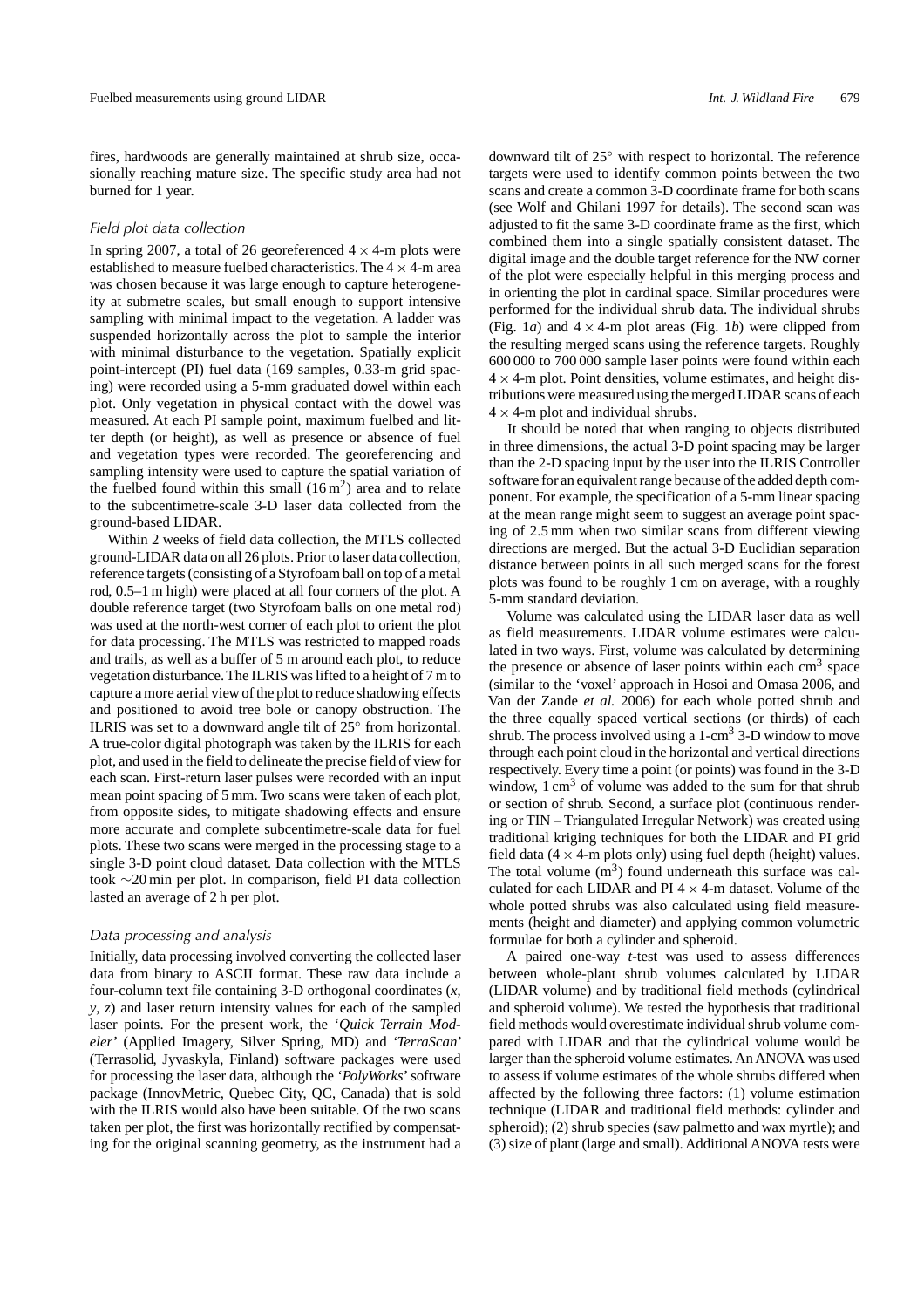| Source term      | d.f. | Sum of squares | Mean square | $F$ ratio | Probability level | Power ( $\alpha$ = 0.05) |
|------------------|------|----------------|-------------|-----------|-------------------|--------------------------|
| A: Method        | ◠    | 0.1557         | 0.0779      | 75.59     | $0.000000*$       | 1.0000                   |
| B: Size          |      | 0.2549         | 0.2549      | 247.48    | $0.000000*$       | 1.0000                   |
| AВ               |      | 0.1109         | 0.0554      | 53.82     | $0.000000*$       | 1.0000                   |
| C: Species       |      | 0.0401         | 0.0401      | 38.98     | $0.000002*$       | 1.0000                   |
| AC               |      | 0.0220         | 0.0110      | 10.67     | $0.000483*$       | 0.9791                   |
| BC               |      | 0.0283         | 0.0283      | 27.44     | $0.000023*$       | 0.9989                   |
| <b>ABC</b>       |      | 0.0155         | 0.0077      | 7.52      | $0.002920*$       | 0.9127                   |
| S                | 24   | 0.0247         | 0.0010      |           |                   |                          |
| Total (adjusted) | 35   | 0.6521         |             |           |                   |                          |
| Total            | 36   |                |             |           |                   |                          |

Table 2. ANOVA output analyzing individual whole shrub volume (m<sup>3</sup>) estimates with three treatments: (A) volume estimation method (LIDAR, **cylinder, spheroid); (B) plant size (large, small); and (C) shrub species (wax myrtle, saw palmetto)**

\*Term significant at  $\alpha$  = 0.05.

used to assess the effects of size, species, and their interactions on whole shrub biomass, leaf area, LIDAR volume, and volume estimated by traditional field methods.

ANOVA was used to assess the differences in LIDAR volume, biomass, and leaf area estimates of the sectional shrub data with shrub volume split into thirds using three treatments: (1) shrub species (saw palmetto and wax myrtle); (2) bottom, middle, top third section of plant; and (3) shrub size (large, small). Leastsquares simple linear regression tested the relationships among LIDAR volume, biomass, and leaf area of the sectional shrub data.

A paired two-tailed *t*-test was used to compare the  $4 \times 4$ -m plot LIDAR volume estimates and PI volume. Regression analyzed how LIDAR and PI volume estimates varied over a range of fuelbed volumes. To analyze the spatial variability within the  $4 \times 4$ -m plots, we created empirical variograms of the PI and LIDAR datasets. The *Surfer 8* program (Golden Software Inc.) was used to create the variograms with the following settings: omnidirectional lag tolerance, maximum lag tolerance of 3 m, 25 lags, and a 0.4-m maximum lag width for plot smoothing. All statistical assumptions were met and Type I error was set at 0.05 for all tests.

## **Results and discussion**

We found that ground-based LIDAR was able to capture precisely defined volumes of fuels at both the individual shrub scale and within complex herbaceous fuelbeds (Fig. 1). While ground-based LIDAR has been used to accurately define the volume of overstorey trees (Hopkinson *et al*. 2004), this is the first application of ground-based LIDAR aimed downward to assess fuel characteristics. There were discrepancies found between the three volumetric measurement techniques of individual shrubs as well as differences associated with plant size and species (Table 2). Compared with LIDAR, both traditional methods of measuring volume (i.e. cylindrical and spheroid calculations) of individual shrubs were significantly larger than LIDAR estimates (Fig. 2;  $P < 0.0038$ ,  $n = 12$ ). Not surprisingly, the cylindrical measurements were larger than the spheroid measurements ( $P = 0.0029$ ,  $n = 12$ ). The extent of the discrepancy between LIDAR and field measurements varied with species and



Fig. 2. Variation of volume for two plant species (saw palmetto and wax myrtle), two sizes (large and small) and the methods used to calculate volume (LIDAR *v.* traditional sampling: cylinder and spheroid). Note the broken *y*-axis to see smaller changes in LIDAR volume estimates.

size because of variation in the distribution of leaf area. Larger plant sizes resulted in greater differences of volumes between sampling methods (Fig. 2). LIDAR shrub volume did not significantly vary by species. Species was significant for traditional volume methods, biomass, and leaf area  $(P < 0.006, n = 12)$ .

The discrepancy between LIDAR and traditionally estimated volume resulted from two factors.This disparity can be attributed to variation in shrub structure and the assumed geometry used to calculate traditional volume (Fig. 1*a*), as well as uneven distribution of leaf area within a shrub (Table 3). By segregating individual shrubs into thirds  $(n = 36)$  and using LIDAR, we were able to capture the distribution of leaf area. As such, section-specific volume estimations of each species were evident (Fig. 3). Subsequent analysis shows that species, plant size, and plant section significantly interacted to influence LIDAR volume, biomass, and leaf area (Table 3). Using the section data across all species and sizes, we were able to show a strong linear relationship between LIDAR volume and biomass ( $R^2 = 0.83$ ) and leaf area ( $R^2 = 0.70$ , Fig. 4, Table 4). This suggests that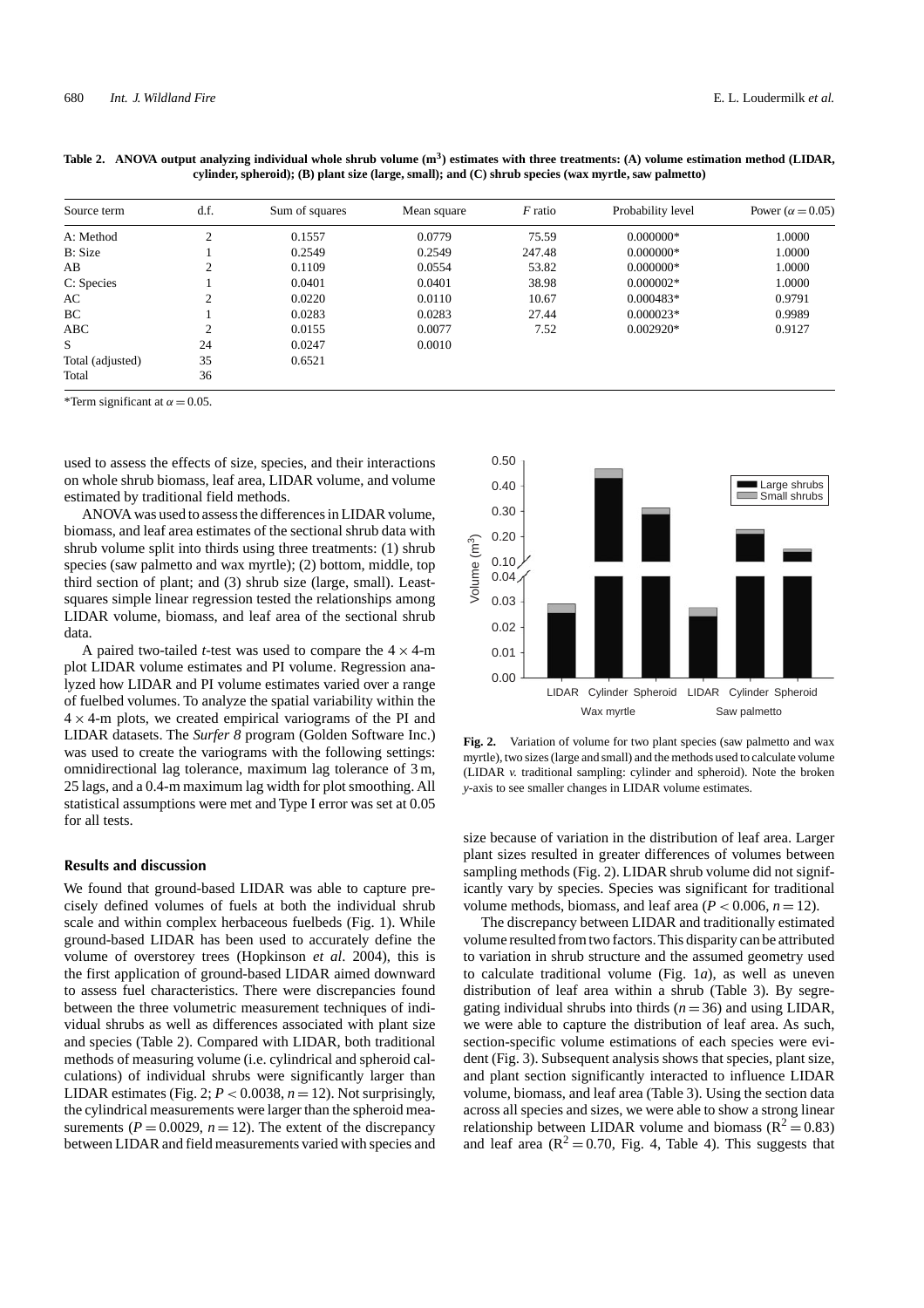| Source term            | d.f.                    | Sum of squares        | Mean square           | $F$ ratio | Probability level | Power ( $\alpha$ = 0.05) |
|------------------------|-------------------------|-----------------------|-----------------------|-----------|-------------------|--------------------------|
| (1) LIDAR volume       |                         |                       |                       |           |                   |                          |
| A                      | $\mathbf{1}$            | $4.70 \times 10^{-7}$ | $4.70 \times 10^{-7}$ | 0.28      | 0.602874          | 0.080                    |
| $\, {\bf B}$           | $\sqrt{2}$              | $8.83 \times 10^{-5}$ | $4.42 \times 10^{-5}$ | 26.12     | $0.000001*$       | 1.000                    |
| AB                     | $\sqrt{2}$              | $1.81 \times 10^{-5}$ | $9.07\times10^{-6}$   | 5.36      | 0.011881*         | 0.791                    |
| $\mathbf C$            | $\mathbf{1}$            | $4.68 \times 10^{-4}$ | $4.68 \times 10^{-4}$ | 276.55    | $0.000000*$       | 1.000                    |
| AC                     | $\mathbf{1}$            | $2.58 \times 10^{-7}$ | $2.58 \times 10^{-7}$ | 0.15      | 0.699738          | 0.066                    |
| $\rm BC$               | $\sqrt{2}$              | $5.45 \times 10^{-5}$ | $2.72 \times 10^{-5}$ | 16.11     | 0.000037*         | 0.999                    |
| <b>ABC</b>             | $\overline{c}$          | $1.60 \times 10^{-5}$ | $8.01\times10^{-6}$   | 4.74      | 0.018454*         | 0.737                    |
| S                      | 24                      | $4.06 \times 10^{-5}$ | $1.69 \times 10^{-6}$ |           |                   |                          |
| Total (adjusted)       | 35                      | $6.86 \times 10^{-4}$ |                       |           |                   |                          |
| Total                  | 36                      |                       |                       |           |                   |                          |
| (2) Biomass            |                         |                       |                       |           |                   |                          |
| A                      | 1                       | 2.15                  | 2.15                  | 4.51      | $0.044130*$       | 0.532                    |
| B                      | $\overline{\mathbf{c}}$ | 50.53                 | 25.27                 | 53.10     | $0.000000*$       | 1.000                    |
| AB                     | $\overline{c}$          | 4.11                  | 2.06                  | 4.32      | $0.024934*$       | 0.695                    |
| $\mathbf C$            | $\mathbf{1}$            | 67.34                 | 67.34                 | 141.51    | $0.000000*$       | 1.000                    |
| AC                     | $\mathbf{1}$            | 0.39                  | 0.39                  | 0.82      | 0.374606          | 0.140                    |
| BC                     | $\sqrt{2}$              | 8.64                  | 4.32                  | 9.08      | 0.001159*         | 0.956                    |
| <b>ABC</b>             | $\sqrt{2}$              | 2.35                  | 1.17                  | 2.47      | 0.106045          | 0.447                    |
| S                      | $24\,$                  | 11.42                 | 0.48                  |           |                   |                          |
| Total (adjusted)       | 35                      | 146.93                |                       |           |                   |                          |
| Total                  | 36                      |                       |                       |           |                   |                          |
| (3) Leaf area          |                         |                       |                       |           |                   |                          |
| A                      | $\mathbf{1}$            | 1199.63               | 1199.63               | 40.28     | $0.000001*$       | 1.000                    |
| $\mathbf B$            | $\overline{c}$          | 4544.19               | 2272.09               | 76.29     | $0.000000*$       | 1.000                    |
| AB                     | $\overline{c}$          | 191.04                | 95.52                 | 3.21      | 0.058288          | 0.557                    |
| $\mathsf{C}$           | 1                       | 4840.19               | 4840.19               | 162.52    | $0.000000*$       | 1.000                    |
| $\mathbf{A}\mathbf{C}$ | 1                       | 21.10                 | 21.10                 | 0.71      | 0.408241          | 0.128                    |
| $\rm BC$               | $\mathbf{c}$            | 757.72                | 378.86                | 12.72     | $0.000171*$       | 0.992                    |
| <b>ABC</b>             | $\sqrt{2}$              | 272.65                | 136.32                | 4.58      | 0.020702*         | 0.721                    |
| S                      | 24                      | 714.78                | 29.78                 |           |                   |                          |
| Total (adjusted)       | 35                      | 12541.30              |                       |           |                   |                          |
| Total                  | 36                      |                       |                       |           |                   |                          |

**Table 3. ANOVA output analyzing sectional shrub (1) LIDAR volume (m3); (2) biomass (√g); and (3) leaf area (<sup>√</sup> m2) estimates with three treatments: (A) plant species (wax myrtle, saw palmetto); (B) plant section (bottom, middle, top); and (C) plant size (large, small)**

\*Term significant at  $\alpha$  = 0.05.



**Fig. 3.** Mean volume and standard errors of vertical sections (equal thirds) of two pine-flatwood shrub species ( $n = 36$ ; 12 plants, three sections each).

knowledge of the vertical arrangement of the plant as well as size is critical for accurately estimating plant volumes. The accuracy of the LIDAR volume calculations (using a 3-D moving window, see *Data processing and analysis*) can be supported by the fact that the laser point-density distributions are directly impacted by plant structure and size (Fig. 1) when shadowing effects are minimized (i.e. using multiple scan angles). Shrub 3-D spatial variability (related to volume, biomass, and leaf area) typically increases with size. This stresses the need for more accurate volume estimates of complex understorey fuelbeds, where shrub or other plant sizes vary and where volumes of larger shrubs (*>*0.5 m in height) may be more severely overestimated than smaller shrubs when using traditional methods. These results could be critical for the successful application of ground-based LIDAR for surface fuels assessments and represent a unique capability of LIDAR relative to traditional methods. For example, applying this ground-based LIDAR approach for estimating volumes at a larger plot or management unit level is foreseeable with the versatility of the MTLS (e.g. truck and instrument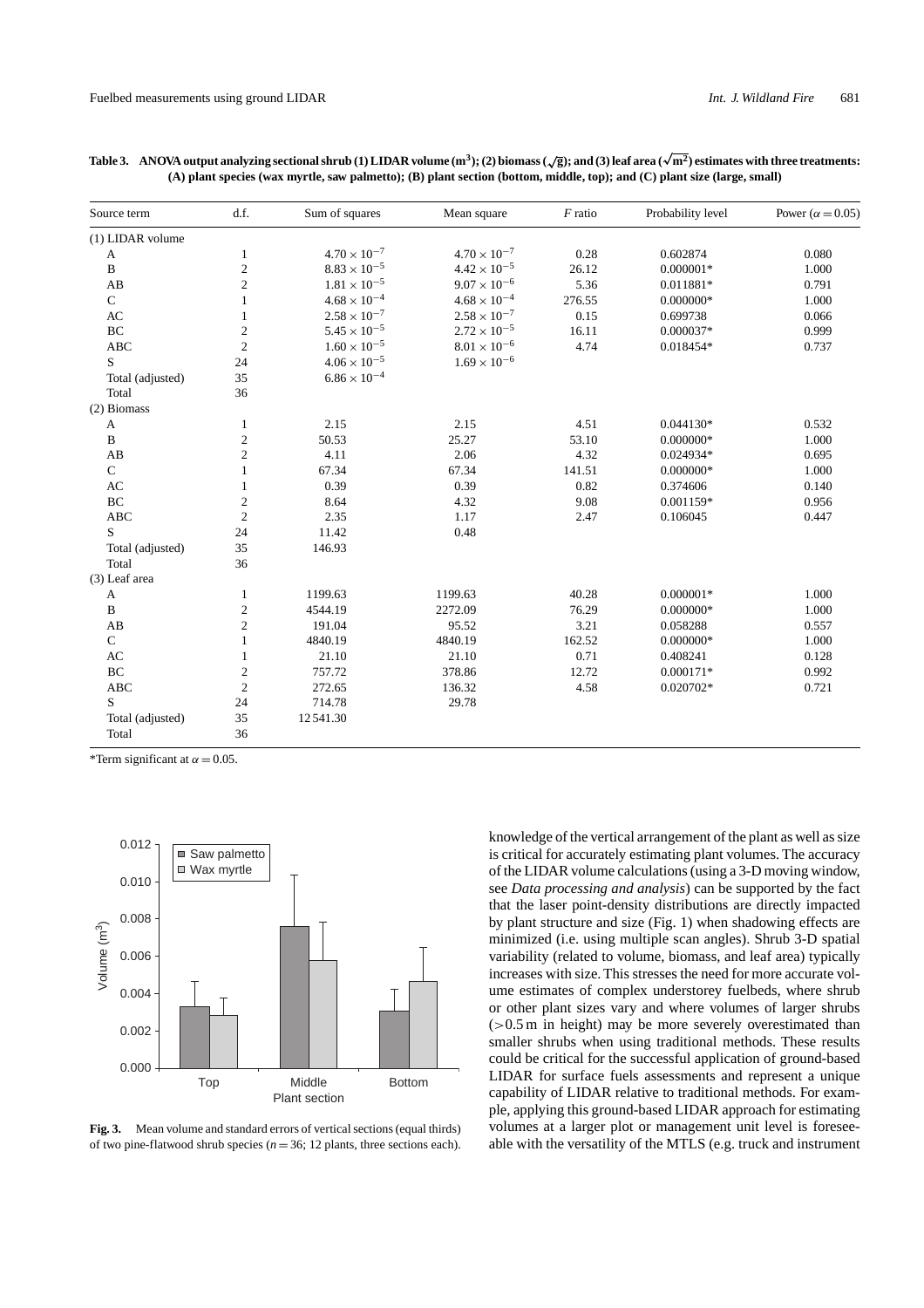

**Fig. 4.** Linear relationships of LIDAR volume estimates with (*a*) leaf biomass, and (*b*) leaf area measurements of all 12 individual shrubs, divided into three equal vertical sections  $(n = 36)$ .

mobility, vertical and horizontal angular positioning, ranging up to 1500 m), especially within the open mid-storey of this savanna-type woodland.

Overall, the use of this small cubic space  $(1 \text{ cm}^3)$  to calculate volume for the individual shrubs proved advantageous for several reasons. First, the voxel approach minimized the possibility of overestimating volume because the overlapping laser points that may have been collected from the same plant canopy element (i.e. from merging of scans) were represented as a single volumetric unit  $(cm<sup>3</sup>)$  rather than a raw point count. Hosoi and Omasa (2006) concluded that the ability to capture all of the plant canopy elements fully and evenly through the use of several scans and scanning angles outweighs the possibility of overestimating volume, and such overestimation is minimized by using a small voxel. Without multiple scans, volume may be severely underestimated because of the significant loss of laser data on the 'shadowed' side of the plant, which may require further statistical procedures to correct (Van der Zande *et al.* 2006). This technique also provided the ability to measure volume at various scales of plant size as well as estimate volume, leaf area, and biomass for various portions of the plant. This is especially useful when plants are larger or highly complex in structure or shape and assumptions about plant geometry (i.e. cylinder, spheroid) become less reliable.

At the fuelbed scale  $(4 \times 4$ -m plots), the volume estimates from traditional point-intercept sampling and LIDAR were linearly correlated ( $\mathbb{R}^2 = 0.48$ ; Fig. 5) and were not significantly

Table 4. Linear regression relating LIDAR volume  $(m^3)$  to biomass  $(g)$ , **and leaf area (m2) from sectional shrub data** Model used:  $f(x) = b_0 + b_1(LIDAR$  volume)

| Dependent variable                              | n  | $R^2$ | <b>RMSE</b> |
|-------------------------------------------------|----|-------|-------------|
| $\sqrt{\text{leaf}}$ biomass                    | 36 | 0.83  | 0.87        |
| $\sqrt{\text{leaf}}$ biomass, large shrubs only | 18 | 0.78  | 0.96        |
| $\sqrt{\text{leaf}}$ biomass, small shrubs only | 18 | 0.60  | 0.56        |
| $\sqrt{\text{leaf area}}$                       | 36 | 0.70  | 10.51       |
| $\sqrt{\text{leaf}}$ area, large shrubs only    | 18 | 0.62  | 12.02       |
| $\sqrt{\text{leaf area}}$ , small shrubs only   | 18 | 0.33  | 8.03        |



**Fig. 5.** Linear correlation between kriged surface volumes calculated from ground LIDAR and point-intercept (PI) field sampling. Solid line: calculated regression line. Dotted line: 1 : 1 line.

different from one another  $(P = 0.12)$ . The slope of the regression line was not significantly different from a 1 : 1 relationship (CI – confidence interval – for slope ranged from 0.39 to 1.01; CI for intercept ranged from −0.5 to 2.87). This suggests that fuelbed volume may be estimated at submetre scales using either method with similar results. The lack of variation captured in the model may be explained by the difference in sampling intensity (0.33 *v.* ∼0.005 m) between the PI data and LIDAR data respectively.

The aggregation of fuels within a fuelbed (and thus variance) influences the relative accuracy of traditional point-intercept sampling when compared with LIDAR. The empirical variograms of the  $4 \times 4$ -m plots illustrated that the spatial distribution of fuelbed heights within a relatively small area  $(16 \text{ m}^2)$ is highly variable at multiple scales. This is illustrated by the changing slope within the variogram plot (Fig. 6). High spatial variation at very small scales was observed (*<*1 m lag distance). These small-scale patterns in variation can be observed within the variograms and were more evident within the LIDAR data compared with the PI data (Fig. 6*a*, *d*). Some plots displayed a more bi-modal distribution of spatial variance (e.g. Fig. 6*b*), indicating abrupt changes in fuelbed heights. These plots consisted of a very low continuous fuelbed of grasses and forbs,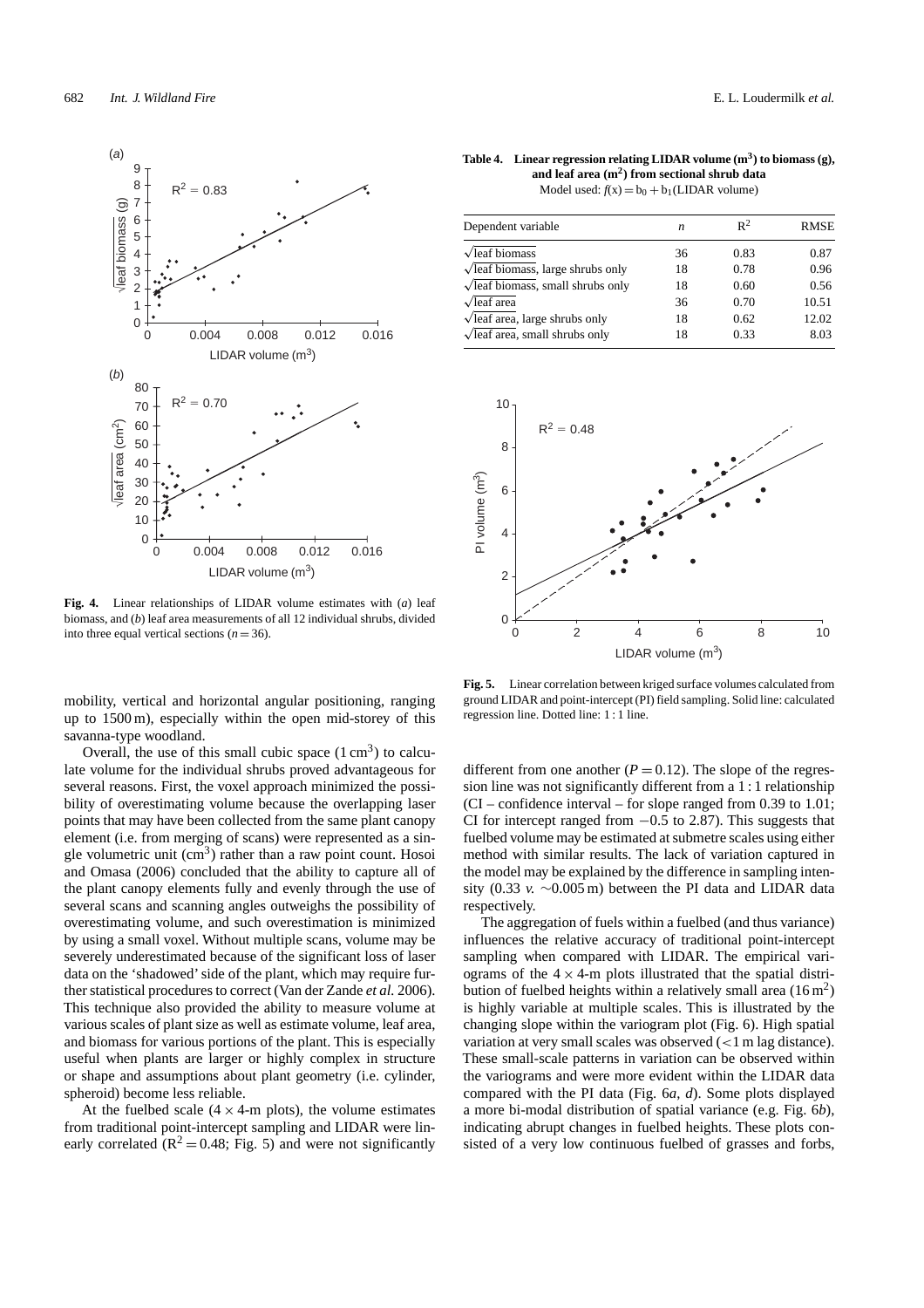

**Fig. 6.** Examples of spatial variation (empirical variogram) of fuelbed heights found within three 4 × 4-m plots recorded by point intercept (PI) field sampling and ground LIDAR. Here we illustrate: (*a*) how multiple scales of spatial variation (∼0–1.5 m and 2–3 m) may only be evident with the LIDAR data; (*b*) how strong correlations between LIDAR and field sampling may be found with high spatial variation (compared with *a*, *c*) and strong fluctuations of spatial continuity (i.e. low fuels with interdispersed shrubs) across the plot; and (*c*) how a linear distribution of overall low height variation (compared with *a*, *b*) may be found, representing a more random distribution of low fuelbed depths and possibly fuel types. LIDAR imagery (*d*–*f*) provides a 3-D visual representation of fuelbed height distributions and height (m) statistics associated with each variogram (*a*–*b*) respectively. Note scale is different between graphs, and color gradients in the LIDAR imagery are relative to vertical height distributions within each plot.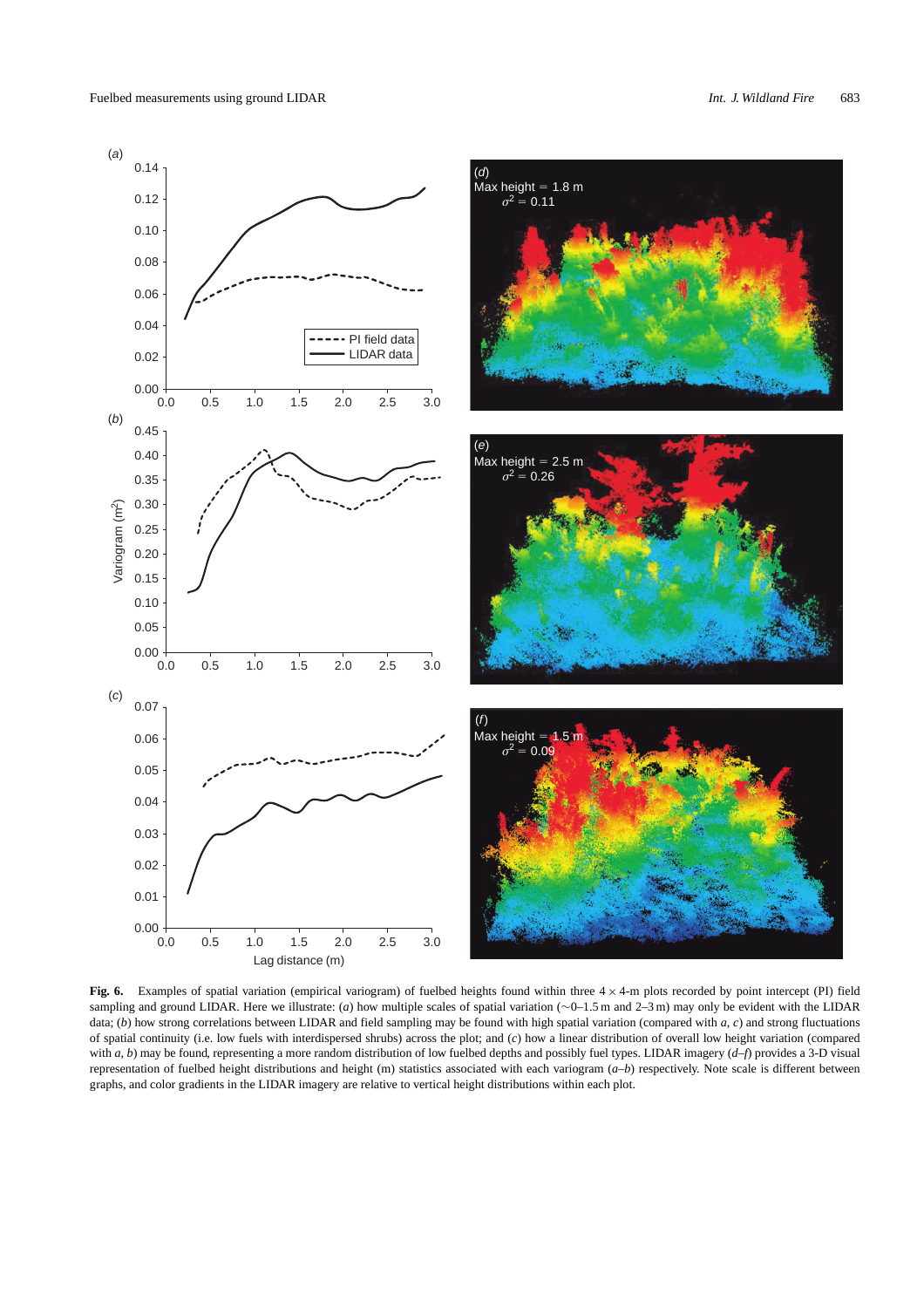with a few large interdispersed shrubs (Fig. 6*e*). Other plots had a more linear distribution of spatial variance (Fig. 6*c*), suggesting more consistently independent heights within the dataset. These fuels were more randomly distributed with clustering only found within fuels found near the ground, namely forbs, some grasses and pine litter (Fig. 6*f*). We determined that the LIDAR data were more reliable than the PI data for measuring surface fuel height distributions for two reasons. First, the LIDAR data create a much lower nugget effect (errors of spatial variation or measurement) than the PI data. Second, the LIDAR data were more sensitive to subtle changes in spatial heights at fine scales. This was seen by comparing the (non-spatial) variance  $(\sigma^2)$  and spatial variance (variogram) of fuelbed heights within a plot. The higher the  $\sigma^2$ , the more likely the PI data detected spatial changes in height, whereas the LIDAR data continued to detect changes at smaller  $\sigma^2$  values (e.g. compare Fig. 6*b* (larger variance) with Fig. 6*a*, *c* (smaller variance)). Not surprisingly, this discrepancy is mainly because of the high concentration of LIDAR points compared with those that can be obtained through PI methods. It is important to note that the field effort to obtain this degree of accuracy through LIDAR was considerably less than that of point intercept for all plots in this study.

#### *Application*

Ground-based LIDAR efficiently captured fine-scale fuelbed characteristics related to plant structure, specifically height and volume. Its precision compared with traditional methods is explained by LIDAR's ability to capture the actual vegetation structure *v.* an assumed geometry. For discrete shrubs, we demonstrated that ground-based LIDAR can accurately measure volumes that can be used to derive biomass and leaf area. This is particularly useful in shrubby fuelbeds, such as pocosin, chaparral or south-eastern pine flatwoods, where destructive harvesting of fuels for biomass is logistically difficult. In similar ecosystem types where prescribed burning is less frequent (hence larger fuel buildup) or in larger plots or management units, this laser-technology may still be applicable for estimating fuelbed volume. The surface grid technique of estimating volume beneath a 3-D rendering (used for the  $4 \times 4$ -m plots) would be especially useful. The size of the area that can be captured with the MTLS is only bound by time for data collection and processing and hard drive space. Shadowing effects, however, seem to be the limiting factor when capturing distinct spatial plant structure and may become more difficult to obtain where fuels are thicker or denser. This can be minimized with multiple scans (particularly from elevated positions), careful positioning of the MTLS, and thorough processing techniques (merging of scans and removing trees).

Fire behavior prediction system software is sensitive to fluctuations in parameters associated with fuelbed height measurements, such as calculating volume and fuel density (Andrews and Queen 2001; Scott and Burgan 2005). Volume is especially difficult to measure, compared with mass estimates in many fuelbeds, because of the complex structure. As shown in the present study, LIDAR provides an opportunity for improving measurements of fuelbed properties that drive fire behavior and possibly enhance the accuracy of fire behavior prediction models. Moreover, LIDAR has the capacity to measure those

characteristics with a precision and at a finer scale than is afforded by traditional methods. The degree to which such finescale heterogeneity is critical to fire behavior and fire effects is not currently known but can only be tested by the development of methods with the capacity for such measures. This approach to using ground-based LIDAR is promising in this aspect, as both measurements of the physical structure of fuelbeds and discrete fuel types can be sampled non-destructively and analyzed in a spatially explicit context. By understanding how fuel structure and fine-scale volume vary among fuels, we hope to better understand how other fuel characteristics, such as surface areato-volume ratios, packing ratio, fuel continuity, and patchiness affect fire behavior.

#### **Acknowledgements**

We thank the people at the Joseph W. Jones Ecological Research Center for their support, especially Matthew Greene and Jason McGee for their hard field and laboratory work. The staff at the Ordway–Swisher Biological Station, namely Steve Coates and James Perry, have been important contacts for the pilot stage of this research. None of this could have been done without the National Center for Airborne Laser Mapping (NCALM) at the University of Florida providing the MTLS and engineering expertise.

#### **References**

- Andrews P, Bevins C, Seli R (2004) BehavePlus fire modeling system, version 3.0: user's guide. USDA Forest Service, Rocky Mountain Research Station, GeneralTechnical Report RMRS-GTR-106WWW. (Ogden, UT)
- Andrews PL, Queen LP (2001) Fire modeling and information system technology. *International Journal of Wildland Fire* **10**, 343–352. doi:10.1071/WF01033
- Brown JK (1974) Handbook for inventorying downed woody material. USDA Forest Service, Intermountain Forest and Range Experiment Station, General Technical Report GTR-INT-16. (Ogden, UT)
- Brown JK (1981) Bulk densities of non-uniform surface fuels and their application to fire modeling. *Forest Science* **27**, 667–683.
- Burgan RE, Rothermel RC (1984) BEHAVE: fire behavior prediction and fuel modeling system – FUEL subsystem. USDA Forest Service, Intermountain Forest and Range Experiment Station, General Technical Report INT-GTR-167. (Ogden, UT)
- Danson FM, Hetherington D, Morsdorf F, Koetz B, Allgower B (2007) Forest canopy gap fraction from terrestrial laser scanning. *Geoscience and Remote Sensing Letters, IEEE* **4**, 157–160. doi:10.1109/LGRS. 2006.887064
- DeBano LF, Neary DG, Ffolliott PF (1998) 'Fire Effects on Ecosystems.' (Wiley: New York)
- Drake JB, Weishampel JF (2000) Multifractal analysis of canopy height measures in a longleaf pine savanna. *Forest Ecology and Management* **128**, 121–127. doi:10.1016/S0378-1127(99)00279-0
- Fröhlich C, Mettenleiter M (2004) Terrestrial laser scanning new perspectives in 3D surveying. In 'Laser-Scanners for Forest and Landscape Assessment'. pp. 7–13. (International Archives of Photogrammetry, Remote Sensing and Spatial Sensing: Freiburg, Germany)
- Hall SA, Burke IC, Box DO, Kaufmann MR, Stoker JM (2005) Estimating stand structure using discrete-return Lidar: an example from low-density, fire-prone ponderosa pine forests. *Forest Ecology and Management* **208**, 189–209. doi:10.1016/J.FORECO.2004.12.001
- Henning JG, Radtke PJ (2006) Ground-based laser imaging for assessing three-dimensional forest canopy structure. *Photogrammetric Engineering and Remote Sensing* **72**, 1349–1358.
- Hopkinson C, Chasmer L, Colin Y-P, Treitz P (2004) Assessing forest metrics with a ground-based scanning lidar.*Canadian Journal of Forest Research* **34**, 573–583. doi:10.1139/X03-225